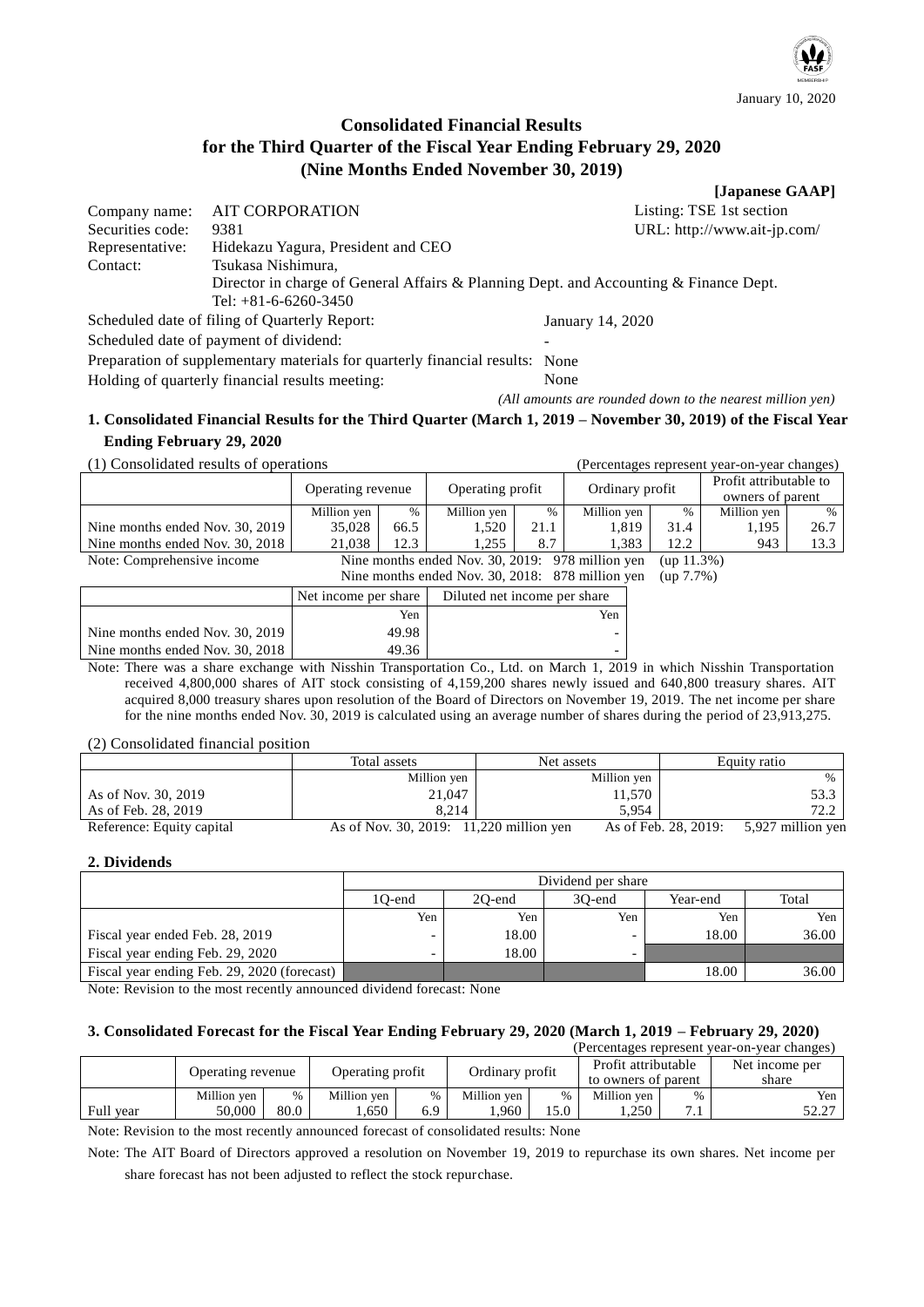### **\* Notes**

(1) Changes in significant subsidiaries during the period (changes in specified subsidiaries resulting in changes in scope of consolidation): Yes

Newly added: 5, Nisshin Transportation Co., Ltd., Nisshin Trans Consolidator Co., Ltd., Nisshin Global Logistics (Shanghai) Co., Ltd., Nisshin International Trading (Shanghai) Co., Ltd., Nisshin (Myanmar) Co., Ltd.

- Excluded: -
- (2) Application of special accounting methods for presenting quarterly consolidated financial statements: None
- (3) Changes in accounting policies and accounting-based estimates, and restatements

| 1) Changes in accounting policies due to revisions in accounting standards, others: | None |
|-------------------------------------------------------------------------------------|------|
| 2) Changes in accounting policies other than 1) above:                              | None |
| 3) Changes in accounting-based estimates:                                           | None |
| 4) Restatements:                                                                    | None |

(4) Number of outstanding shares (common stock)

| 1) Number of shares outstanding at the end of the period (including treasury shares) |                   |                                                      |                   |
|--------------------------------------------------------------------------------------|-------------------|------------------------------------------------------|-------------------|
| As of Nov. 30, 2019:                                                                 | 23,913,600 shares | As of Feb. 28, 2019:                                 | 19,754,400 shares |
| 2) Number of treasury shares at the end of the period                                |                   |                                                      |                   |
| As of Nov. 30, 2019:                                                                 | 8.033 shares      | As of Feb. 28, 2019:                                 | 640.833 shares    |
| 3) Average number of shares during the period                                        |                   |                                                      |                   |
| Nine months ended Nov. 30, 2019:                                                     | 23,913,275 shares | Nine months ended Nov. 30, 2018: 19, 113, 569 shares |                   |

The current quarterly financial report is not subject to quarterly review by certified public accountants or auditing firms.

Cautionary statement with respect to forecasts of future performance and other special items

Forward-looking statements in these materials are based on certain assumptions judged to be valid and information currently available to AIT. These statements are not promises by AIT regarding future performance. Actual performance may differ significantly from these forecasts for a number of reasons. Please refer to "1. Qualitative Information on Quarterly Consolidated Financial Performance, (3) Explanation of Forecast of Consolidated Results and Other Forward-looking Statements" on page 4 of the attachments regarding preconditions or other related matters for forecasts shown above.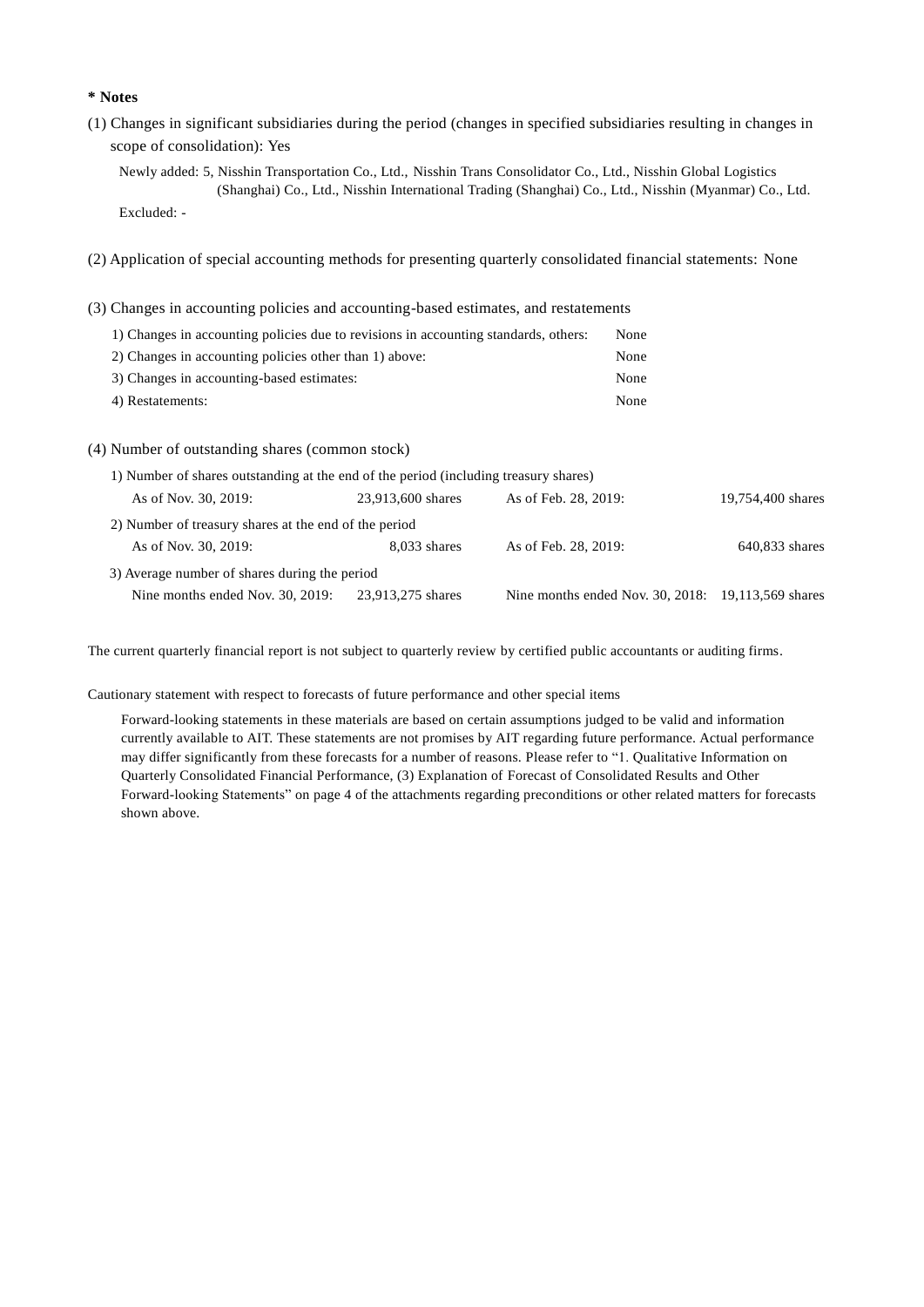# Contents of Attachments

| 1. Qualitative Information on Quarterly Consolidated Financial Performance               | $\overline{2}$ |
|------------------------------------------------------------------------------------------|----------------|
| (1) Explanation of Results of Operations                                                 | $\overline{2}$ |
| (2) Explanation of Financial Position                                                    | 3              |
| (3) Explanation of Forecast of Consolidated Results and Other Forward-looking Statements | $\overline{4}$ |
|                                                                                          |                |
| 2. Quarterly Consolidated Financial Statements and Notes                                 | 5              |
| (1) Quarterly Consolidated Balance Sheet                                                 | 5              |
| (2) Quarterly Consolidated Statements of Income and Comprehensive Income                 | 7              |
| (3) Notes to Quarterly Consolidated Financial Statements                                 | 9              |
| Going Concern Assumption                                                                 | 9              |
| Significant Changes in Shareholders' Equity                                              | 9              |
| Changes in the Scope of Consolidation or Application of the Equity Method                | 9              |
| <b>Additional Information</b>                                                            | 9              |
| Segment and Other Information                                                            | 10             |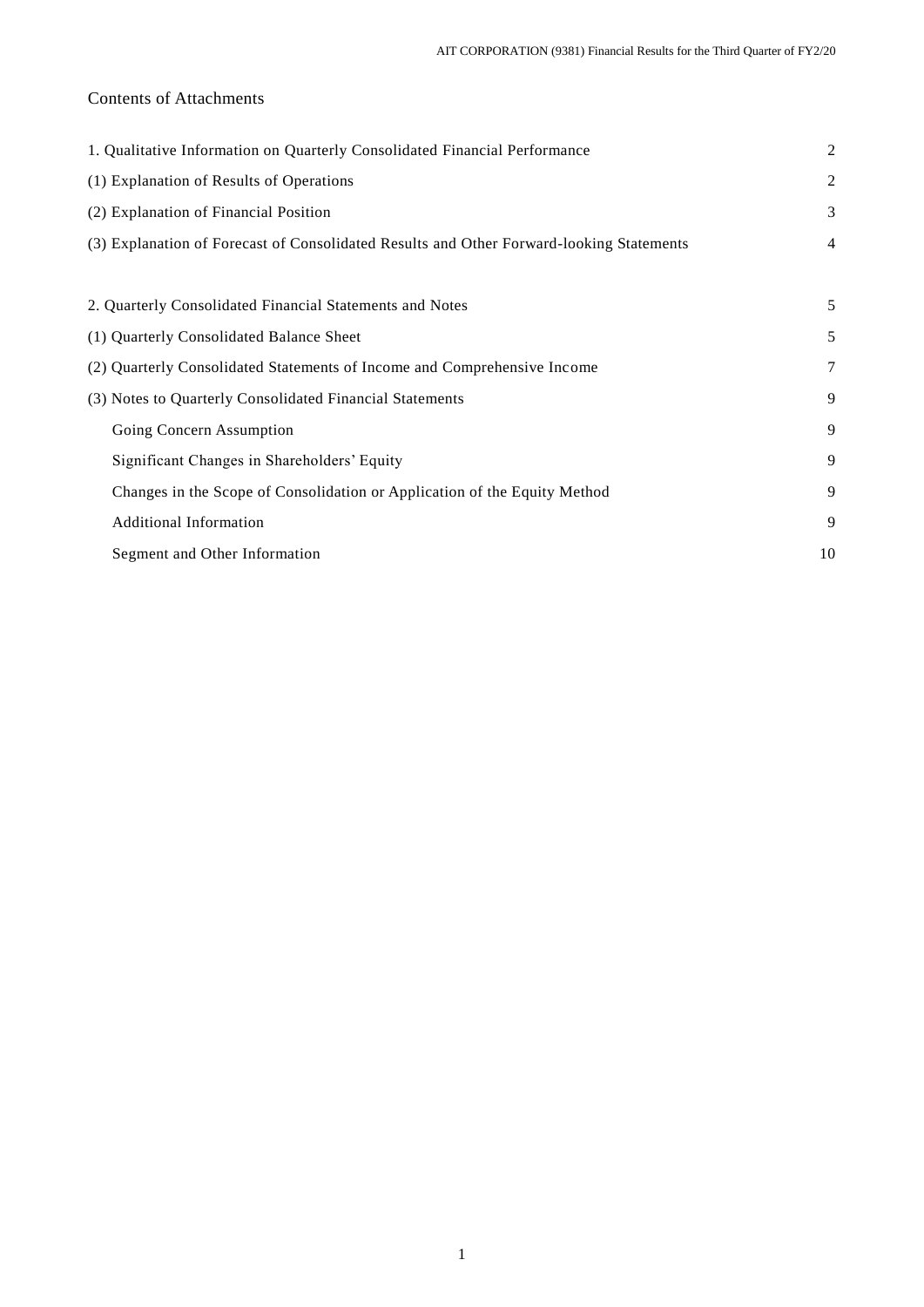## **1. Qualitative Information on Quarterly Consolidated Financial Performance**

## **(1) Explanation of Results of Operations**

During the first nine months of the fiscal year ending February 29, 2020, the Japanese economy continued to recover slowly as improvements in corporate earnings and the job market continued. On the other hand, there is a lingering sense of uncertainty because of worries about prolonged U.S.-China trade friction, a slowdown in overseas economies and other factors.

On March 1, 2019, AIT and Nisshin Transportation conducted a share exchange with AIT as the sole parent company and Nisshin Transportation as the wholly owned subsidiary. As a result, Nisshin Transportation and its subsidiaries in Japan, China and Myanmar have joined the AIT Group.

In addition to our core businesses of international cargo transportation, customs clearance services and delivery services, merchandise inspections, needle detection in apparel shipments and distribution processing services have enabled the AIT Group to provide a comprehensive lineup of subcontracting services associated with imports and exports. The result is the ability to provide customers with more and better services.

In this environment, these initiatives and concentrated actions to create synergies among group companies along with actively promoting proposal type marketing for fully integrated service packages led to an increase in sea cargo volume from our principal markets, China and Southeast Asia to Japan. As a result, the scale of o perations has increased, and the earnings base has strengthened.

To maintain the stability of earnings, there were measures to raise selling prices in order to reflect the higher cost of purchasing logistic services in Japan and overseas. All components of selling, general and administrative expenses were higher than one year earlier mainly because of amortization of goodwill associated with making Nisshin Transportation a subsidiary and higher personnel expenses due to the larger number of employees and restructuring of the group's personnel systems. On the other hand, the group has continually reviewed measures to cut costs as much as possible to generate profit.

Operating revenue largely increased 66.5% year-on-year to 35,028 million yen, and earnings were higher as well at all levels. Operating profit was up 21.1% to 1,520 million yen. Ordinary profit was up 31.4% to 1,819 million yen as non-operating income increased mainly due to earnings of equity-method affiliates, and profit attributable to owners of parent increased 26.7% to 1,195 million yen.

Results by business segment are as follows.

Starting on March 1, 2019, Nisshin Transportation and Nisshin Trans Consolidator Co., Ltd. were added to the "Japan" segment, Nisshin Global Logistics (Shanghai) Co., Ltd. and Nisshin International Trading (Shanghai) Co., Ltd. were added to the "China" segment, and Nisshin (Myanmar) Co., Ltd. was added to "Other," which is not a reportable segment.

AIT LOGISTICS (THAILAND) LIMITED, which was a consolidated subsidiary, was excluded from the scope of consolidation in the first quarter of the current fiscal year because its liquidation process was completed. Consequently, "Thailand" is no longer a reportable segment.

#### **1) Japan**

During the first nine months, in addition to the sales activities to capture more orders for fully integrated service packages, the addition of Nisshin Transportation to the AIT Group led to the handling of a larger volume of imports from China.

The number of containers handled in the sea freight sector increased 26.4% to 200,070 TEU for imports and 26.9% to 212,502 TEU for total imports and exports. Customs clearance orders largely increased 72.6% to 115,655.

The group is taking measures to reflect higher sea freight rates and delivery fees within Japan in service rates with the aim of raising selling prices and improving earnings.

As a result, operating revenue increased 65.5% to 27,826 million yen and segment profit increased 33.7% to 1,017 million yen because of an increase in selling, general and administrative expenses, including the amortization of goodwill.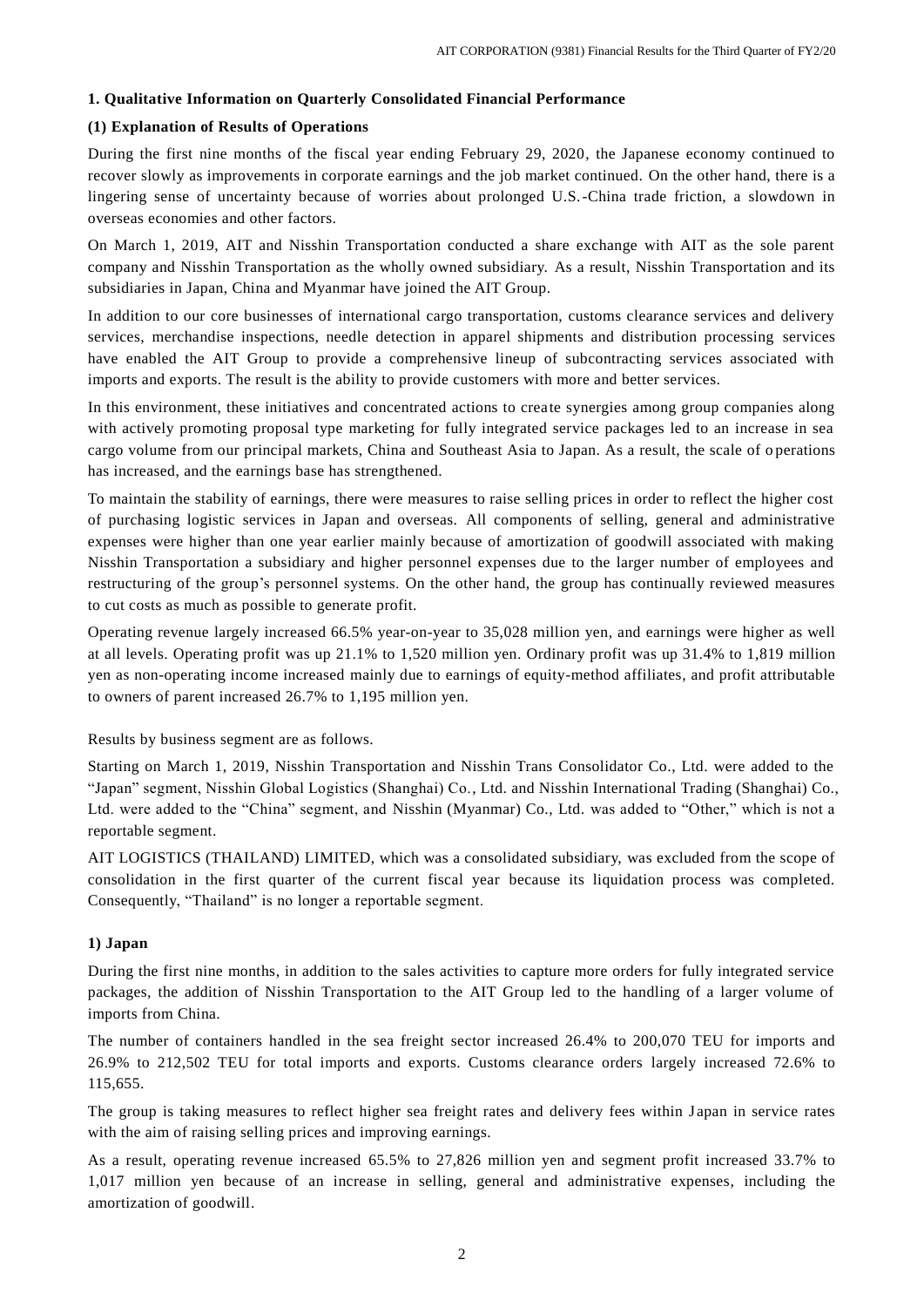## **2) China**

There were more opportunities to earn profits associated with transportation within China due to the growth of the volume of shipments from China to Japan handled by the AIT Group. In addition, there was higher operating revenue from merchandise inspection, needle detection in apparel shipments and distribution processing services in China due to the addition of Nisshin Transportation to the group and the scale of operations in Chin a increased.

As a result, operating revenue increased 68.4% to 6,364 million yen and segment profit decreased 11.0% to 428 million yen because of an increase in selling, general and administrative expenses, including the amortization of goodwill.

## **3) Other**

There was growth in the volume of cargo at subsidiaries in the United States and Taiwan and at a joint venture in Vietnam. In addition, operating revenue in Myanmar contributed to this growth. As a result, operating revenue was 837 million yen, compared with 379 million yen one year earlier and segment profit was 74 million yen compared with 12 million yen one year earlier.

Note: TEU (twenty-foot equivalent unit) is a unit of cargo capacity based on a standard intermodal container.

## **(2) Explanation of Financial Position**

Figures changed substantially following the use of a share exchange to make Nisshin Transportation a wholly owned subsidiary effective on March 1, 2019.

## **Assets**

Total assets increased 12,833 million yen from the end of the previous fiscal year to 21,047 million yen at the end of the period under review.

Current assets increased 8,347 million yen to 16,072 million yen. This was mainly due to increases in cash and deposits of 3,946 million yen, and notes and accounts receivable-trade of 3,588 million yen because of making Nisshin Transportation a wholly owned subsidiary.

Non-current assets increased 4,485 million yen to 4,975 million yen. This was mainly due to increases in goodwill of 2,894 million yen, investment securities of 570 million yen, property, plant and equipment of 496 million yen, and deferred tax assets of 288 million yen because of making Nisshin Transportation a wholly owned subsidiary. The amount of goodwill is calculated provisionally because the allocation of the acquisition cost is incomplete.

# **Liabilities**

Total liabilities increased 7,217 million yen to 9,477 million yen.

Current liabilities increased 6,790 million yen to 8,566 million yen. This was mainly due to increases in short-term loans payable of 4,300 million yen, accounts payable-trade of 1,549 million yen and provision for bonuses of 273 million yen because of making Nisshin Transportation a wholly owned subsidiary.

Non-current liabilities increased 427 million yen to 910 million yen. This was mainly due to an increase in net defined benefit liability of 214 million yen because of making Nisshin Transportation a wholly owned subsidiary.

## **Net assets**

Net assets increased 5,615 million yen to 11,570 million yen. This was mainly due to a 5,053 million yen increase in capital surplus because of newly issued shares following the share exchange with Nisshin Transportation and a 322 million yen increase in non-controlling interests because of making Nisshin Transportation a wholly owned subsidiary. In addition, there was a booking of profit attributable to owners of parent of 1,195 million yen and dividends distributed from retained earnings of 774 million yen.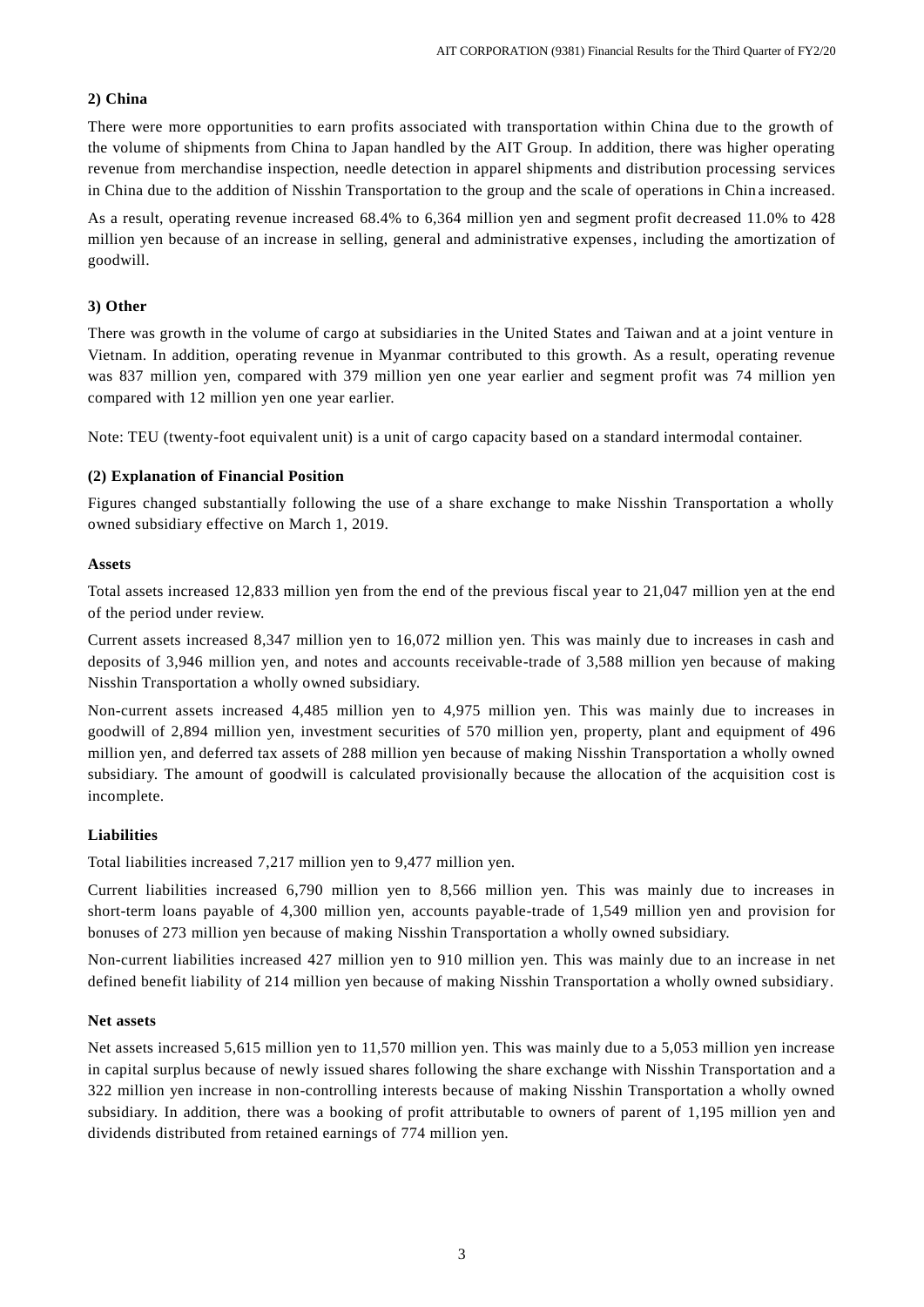#### **(3) Explanation of Forecast of Consolidated Results and Other Forward-looking Statements**

Results of operations in the first nine months were generally consistent with the plan for the fiscal year.

As apparel and household products account for a large share of the cargo handled by the AIT Group , the outlook is uncertain due to the impact of the consumption tax hike on consumer spending. In addition, there are concerns over rapid changes in global events and the potential effects of these events on exchange rates.

Following the share exchange that made Nisshin Transportation a wholly owned subsidiary, work is under way to determine the allocation of the acquisition cost for Nisshin Transportation and its subsidiaries. Since the allocation of the acquisition cost has not been completed, a provisional amount of goodwill has been calculated.

Based on this outlook, we maintain the full year forecasts of consolidated results for the fiscal year ending February 29, 2020, which was announced on April 10, 2019.

If revisions to the forecast become necessary, we will make an announcement promptly.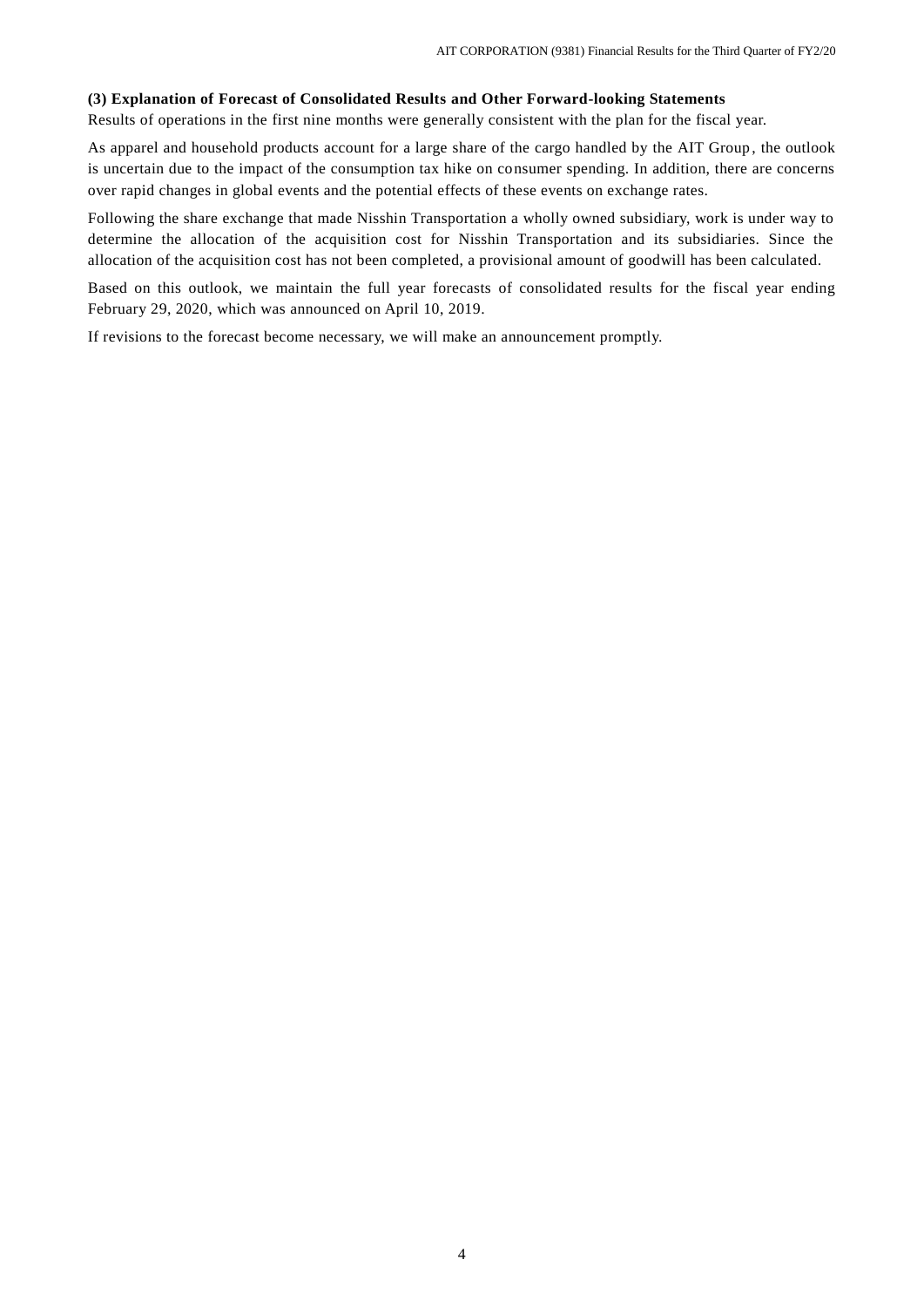# **2. Quarterly Consolidated Financial Statements and Notes**

# **(1) Quarterly Consolidated Balance Sheet**

|                                              |                       | (Thousands of yen)      |
|----------------------------------------------|-----------------------|-------------------------|
|                                              | FY2/19                | Third quarter of FY2/20 |
|                                              | (As of Feb. 28, 2019) | (As of Nov. 30, 2019)   |
| Assets                                       |                       |                         |
| Current assets                               |                       |                         |
| Cash and deposits                            | 4,999,159             | 8,945,272               |
| Notes and accounts receivable-trade          | 1,833,833             | 5,421,851               |
| Advances paid                                | 775,691               | 984,915                 |
| Other                                        | 135,236               | 744,619                 |
| Allowance for doubtful accounts              | (18, 866)             | (23,965)                |
| Total current assets                         | 7,725,053             | 16,072,693              |
| Non-current assets                           |                       |                         |
| Property, plant and equipment                | 82,423                | 579,134                 |
| Intangible assets                            |                       |                         |
| Goodwill                                     |                       | 2,894,243               |
| Other                                        | 144,869               | 274,772                 |
| Total intangible assets                      | 144,869               | 3,169,015               |
| Investments and other assets                 |                       |                         |
| Investment securities                        | 3,185                 | 573,537                 |
| Deferred tax assets                          | 25,993                | 314,755                 |
| Guarantee deposits                           | 228,297               | 283,371                 |
| Other                                        | 4,758                 | 55,426                  |
| Allowance for doubtful accounts              | (232)                 | (73)                    |
| Total investments and other assets           | 262,003               | 1,227,017               |
| Total non-current assets                     | 489,296               | 4,975,167               |
| Total assets                                 | 8,214,350             | 21,047,860              |
| Liabilities                                  |                       |                         |
| Current liabilities                          |                       |                         |
| Accounts payable-trade                       | 1,047,594             | 2,597,362               |
| Short-term loans payable                     |                       | 4,300,000               |
| Income taxes payable                         | 253,949               | 449,051                 |
| Provision for bonuses                        | 93,118                | 366,998                 |
| Provision for directors' bonuses             | 20,000                | 15,224                  |
| Other                                        | 361,086               | 837,587                 |
| Total current liabilities                    | 1,775,748             | 8,566,224               |
| Non-current liabilities                      |                       |                         |
| Net defined benefit liability                | 333,759               | 547,943                 |
| Provision for directors' retirement benefits | 94,220                | 109,757                 |
| Other                                        | 55,886                | 253,266                 |
| Total non-current liabilities                | 483,865               | 910,966                 |
| Total liabilities                            | 2,259,614             | 9,477,190               |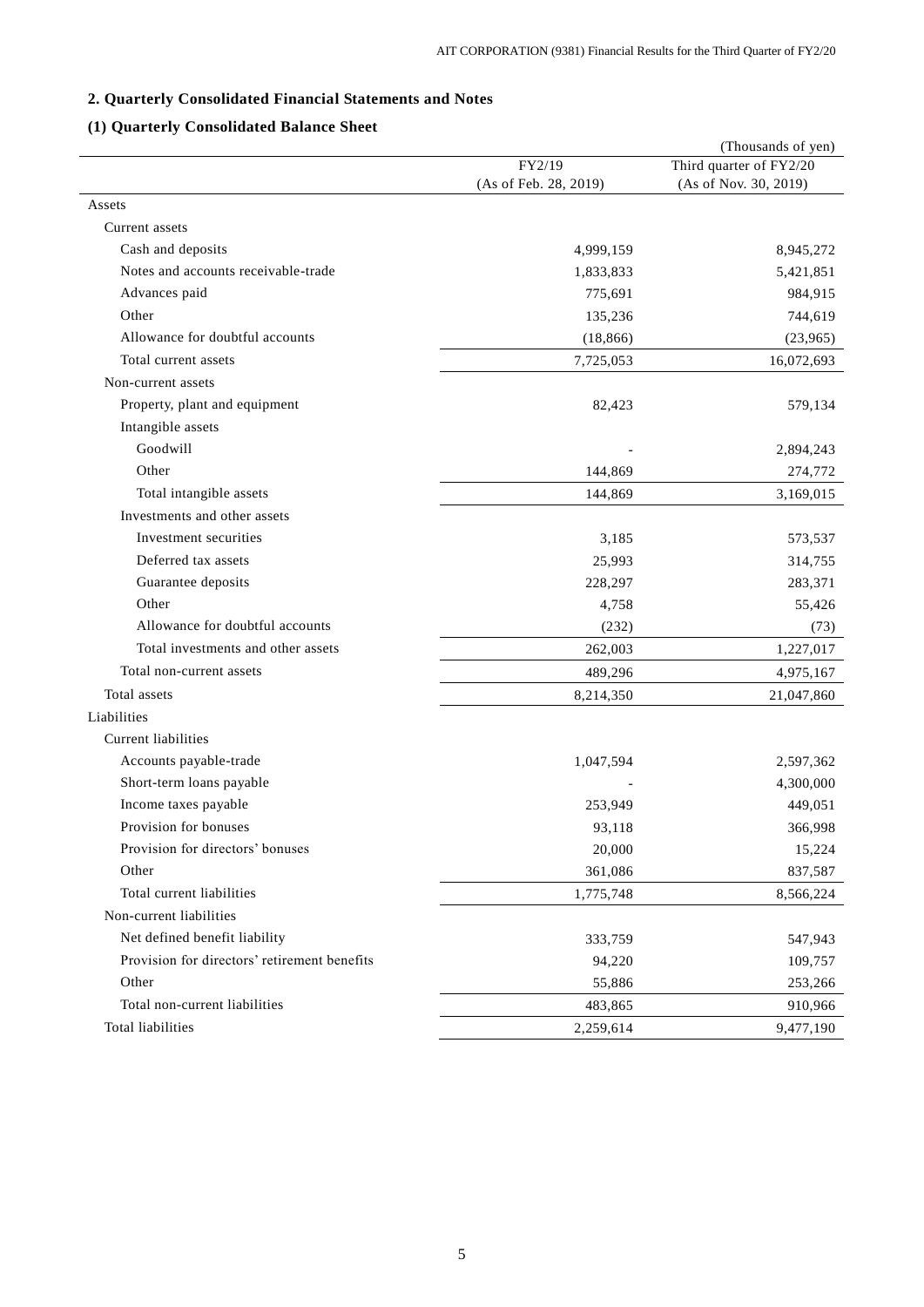|                                                       |                       | (Thousands of yen)      |
|-------------------------------------------------------|-----------------------|-------------------------|
|                                                       | FY2/19                | Third quarter of FY2/20 |
|                                                       | (As of Feb. 28, 2019) | (As of Nov. 30, 2019)   |
| Net assets                                            |                       |                         |
| Shareholders' equity                                  |                       |                         |
| Capital stock                                         | 271,140               | 271,140                 |
| Capital surplus                                       | 221,590               | 5,275,185               |
| Retained earnings                                     | 5,378,034             | 5,800,046               |
| Treasury shares                                       | (68,008)              | (7, 712)                |
| Total shareholders' equity                            | 5,802,756             | 11,338,660              |
| Accumulated other comprehensive income                |                       |                         |
| Valuation difference on available-for-sale securities | 223                   | 8,568                   |
| Foreign currency translation adjustment               | 124,051               | (127, 185)              |
| Total accumulated other comprehensive income          | 124,274               | (118, 616)              |
| Non-controlling interests                             | 27,704                | 350,625                 |
| Total net assets                                      | 5,954,735             | 11,570,669              |
| Total liabilities and net assets                      | 8,214,350             | 21,047,860              |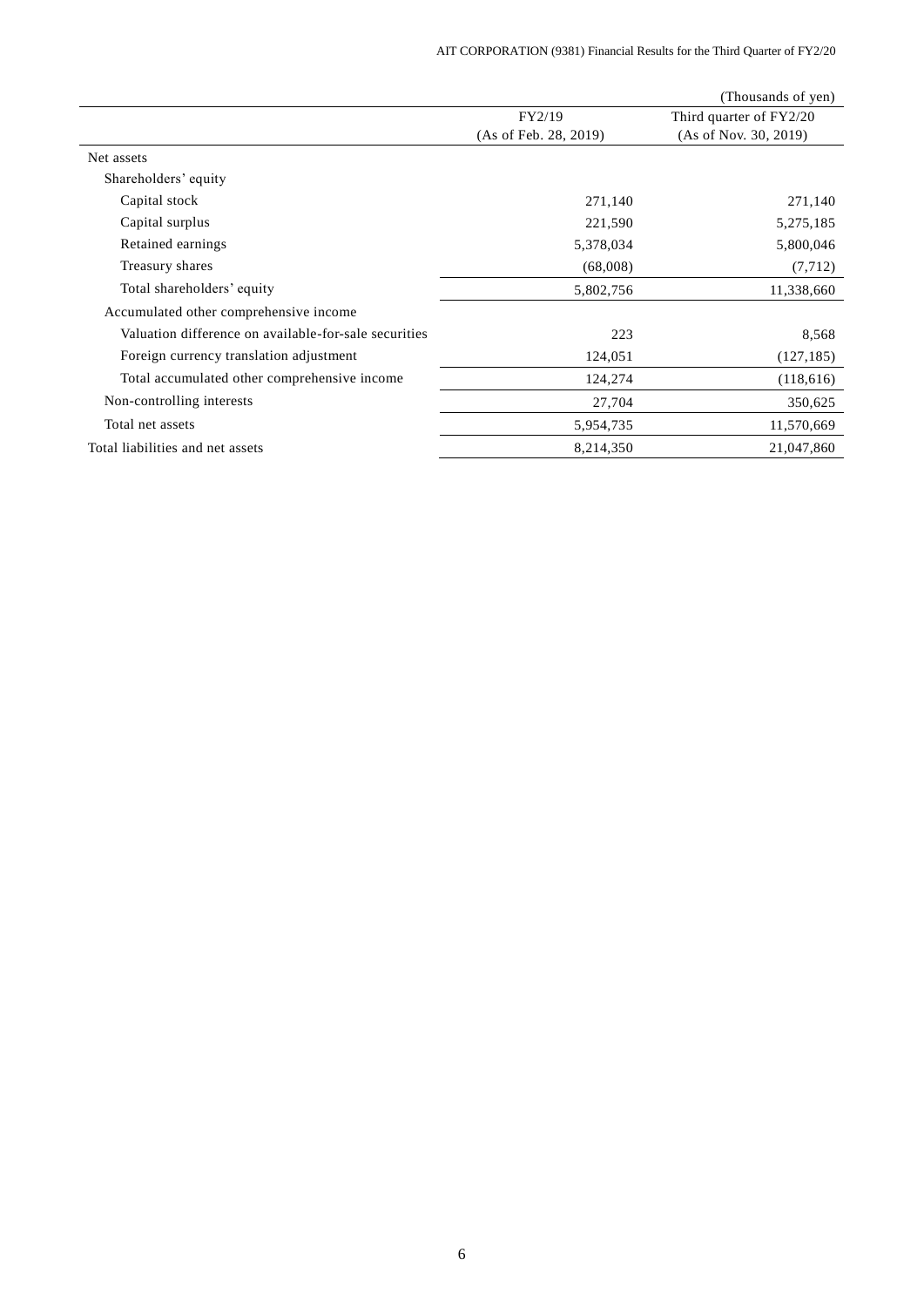# **(2) Quarterly Consolidated Statements of Income and Comprehensive Income**

## **Quarterly Consolidated Statement of Income**

## **(For the Nine-month Period)**

|                                                                  |                                | (Thousands of yen)             |
|------------------------------------------------------------------|--------------------------------|--------------------------------|
|                                                                  | First nine months of FY2/19    | First nine months of FY2/20    |
|                                                                  | (Mar. 1, 2018 – Nov. 30, 2018) | (Mar. 1, 2019 – Nov. 30, 2019) |
| Operating revenue                                                |                                |                                |
| Forwarding income                                                | 21,038,793                     | 35,028,479                     |
| Total operating revenue                                          | 21,038,793                     | 35,028,479                     |
| Operating cost                                                   |                                |                                |
| Forwarding cost                                                  | 17,735,827                     | 28,560,618                     |
| Total operating cost                                             | 17,735,827                     | 28,560,618                     |
| Gross profit                                                     | 3,302,966                      | 6,467,861                      |
| Selling, general and administrative expenses                     | 2,047,761                      | 4,947,539                      |
| Operating profit                                                 | 1,255,204                      | 1,520,321                      |
| Non-operating income                                             |                                |                                |
| Interest income                                                  | 10,658                         | 34,159                         |
| Dividend income                                                  | 60                             | 6,268                          |
| Share of profit of entities accounted for using<br>equity method |                                | 185,765                        |
| Foreign exchange gains                                           | 80,732                         | 31,713                         |
| Other                                                            | 37,162                         | 45,677                         |
| Total non-operating income                                       | 128,614                        | 303,584                        |
| Non-operating expenses                                           |                                |                                |
| Interest expenses                                                |                                | 2,445                          |
| Other                                                            |                                | 2,436                          |
| Total non-operating expenses                                     |                                | 4,881                          |
| Ordinary profit                                                  | 1,383,818                      | 1,819,024                      |
| Extraordinary income                                             |                                |                                |
| Gain on sales of non-current assets                              |                                | 60                             |
| Gain on sales of shares of subsidiaries and<br>associates        |                                | 20,408                         |
| Total extraordinary income                                       |                                | 20,468                         |
| <b>Extraordinary losses</b>                                      |                                |                                |
| Loss on sales of non-current assets                              |                                | 1,518                          |
| Loss on retirement of non-current assets                         | 367                            | 6,536                          |
| Total extraordinary losses                                       | 367                            | 8,055                          |
| Profit before income taxes                                       | 1,383,450                      | 1,831,438                      |
| Income taxes-current                                             | 446,964                        | 731,576                        |
| Income taxes-deferred                                            | (11,704)                       | (122, 997)                     |
| Total income taxes                                               | 435,259                        | 608,578                        |
| Profit                                                           | 948,191                        | 1,222,859                      |
| Profit attributable to non-controlling interests                 | 4,680                          | 27,703                         |
| Profit attributable to owners of parent                          | 943,510                        | 1,195,155                      |
|                                                                  |                                |                                |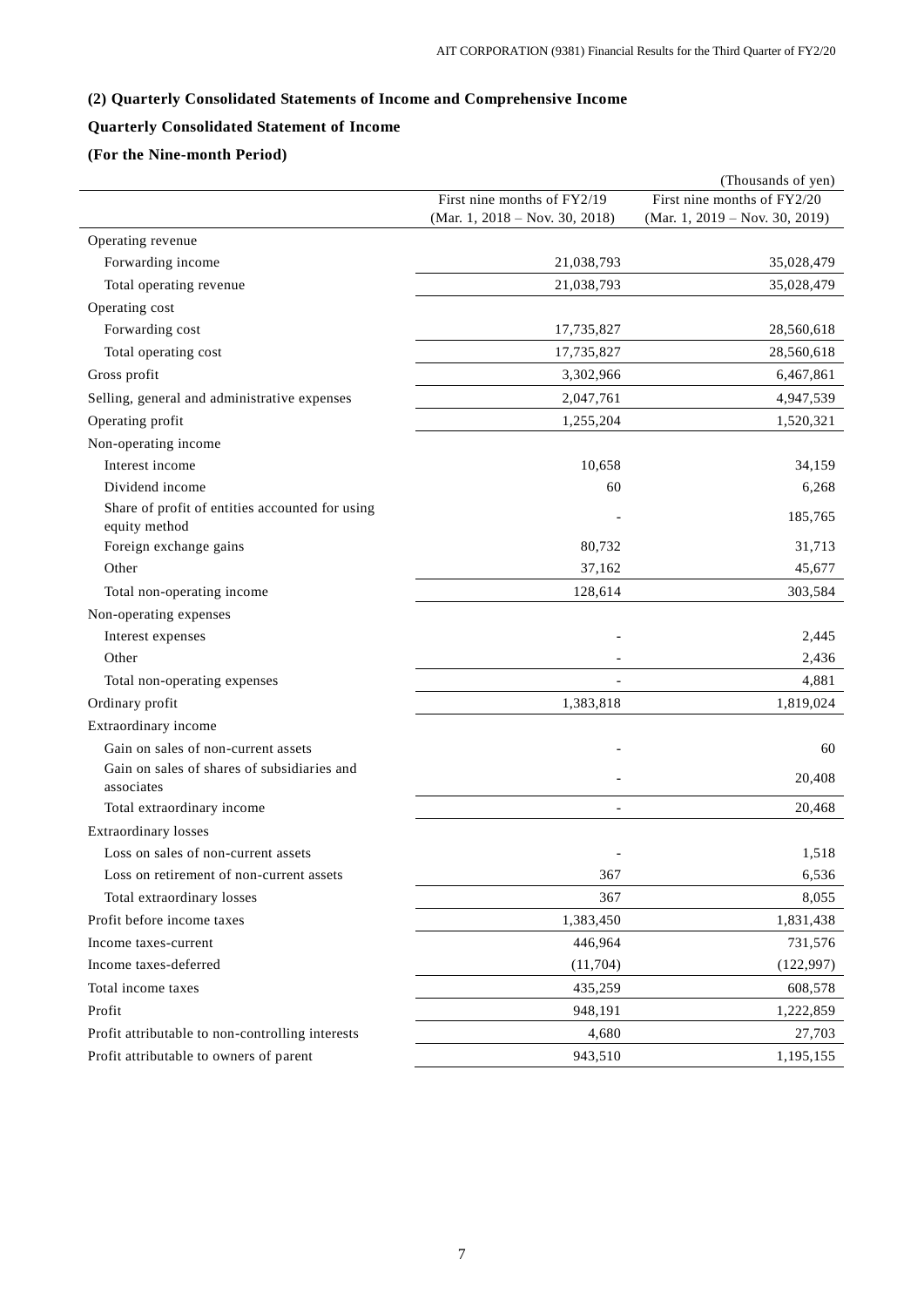# **Quarterly Consolidated Statement of Comprehensive Income**

## **(For the Nine-month Period)**

|                                                                   |                                | (Thousands of yen)             |
|-------------------------------------------------------------------|--------------------------------|--------------------------------|
|                                                                   | First nine months of FY2/19    | First nine months of FY2/20    |
|                                                                   | (Mar. 1, 2018 – Nov. 30, 2018) | (Mar. 1, 2019 – Nov. 30, 2019) |
| Profit                                                            | 948,191                        | 1,222,859                      |
| Other comprehensive income                                        |                                |                                |
| Valuation difference on available-for-sale<br>securities          | 217                            | 8,345                          |
| Foreign currency translation adjustment                           | (69,998)                       | (253, 145)                     |
| Total other comprehensive income                                  | (69, 781)                      | (244,799)                      |
| Comprehensive income                                              | 878,410                        | 978,059                        |
| Comprehensive income attributable to                              |                                |                                |
| Comprehensive income attributable to owners of<br>parent          | 874,109                        | 952,264                        |
| Comprehensive income attributable to<br>non-controlling interests | 4,300                          | 25,794                         |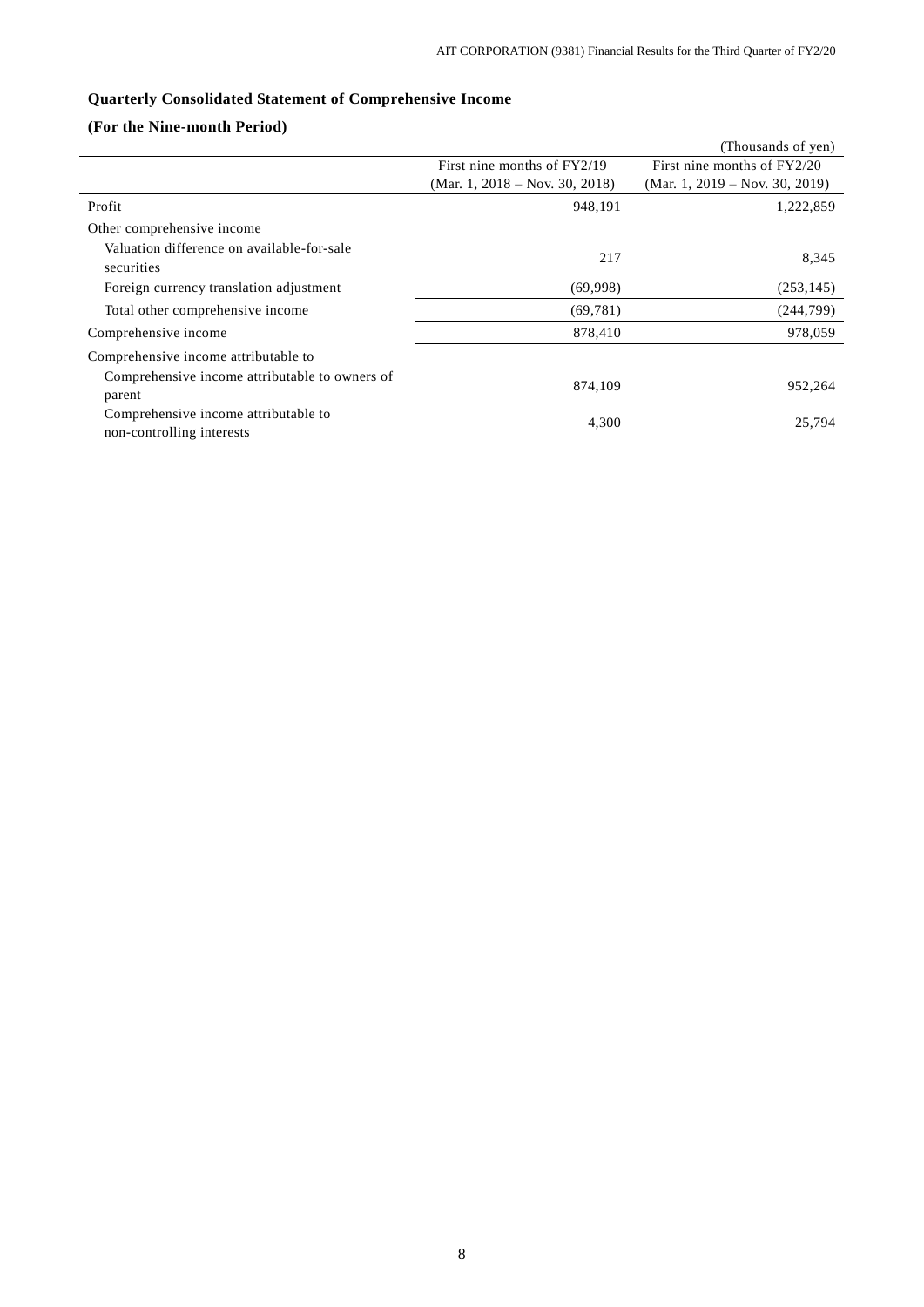### **(3) Notes to Quarterly Consolidated Financial Statements**

## **Going Concern Assumption**

Not applicable.

## **Significant Changes in Shareholders' Equity**

On March 1, 2019, AIT and Nisshin Transportation conducted a share exchange with AIT as the sole parent company and Nisshin Transportation as the wholly owned subsidiary. Due to this share exchange, Nisshin Transportation received AIT stock consisting of 4,159,200 shares newly issued and 640,800 treasury shares.

AIT acquired 8,000 treasury shares upon resolution of the Board of Directors on November 19, 2019.

As a result, capital surplus increased 5,053,595 thousand yen to 5,275,185 thousand yen, and treasury shares decreased 60,295 thousand yen to 7,712 thousand yen at the end of the third quarter of the current fiscal year.

## **Changes in the Scope of Consolidation or Application of the Equity Method**

(1) Important changes in the scope of consolidation

As there was a share exchange with Nisshin Transportation on March 1, 2019 to make this company a wholly owned subsidiary, Nisshin Transportation, Nisshin Trans Consolidator, Nisshin Global Logistics (Shanghai), Nisshin International Trading (Shanghai), Nisshin (Myanmar) and one other companies currently being liquidated were included in the scope of consolidation from the first quarter of the current fiscal year.

The change in the scope of consolidation is expected to have a significant impact on our financial statements. This includes increases in assets and liabilities carried on the balance sheet and operating revenue on the statement of income and other items.

Nisshin Transportation and its four subsidiaries is considered as specified subsidiaries of AIT.

AIT LOGISTICS (THAILAND) LIMITED, which was a consolidated subsidiary, was excluded from the scope of consolidation from the first quarter of the current fiscal year because its liquidation process was completed.

(2) Important changes in the scope of application of the equity method

As there was a share exchange with Nisshin Transportation on March 1, 2019 to make this company a wholly owned subsidiary, Nisshin Logistics and five other companies are included in the scope of the equity method from the first quarter of the current fiscal year.

### **Additional Information**

Application of the "Partial Amendments to Accounting Standard for Tax Effect Accounting," etc.

Effective from the beginning of the first quarter of the current fiscal year, AIT has adopted the "Partial Amendments to Accounting Standard for Tax Effect Accounting" Accounting Standards Board of Japan (ASBJ) Statement No. 28, February 16, 2018) and other related pronouncements. Accordingly, deferred tax assets and deferred tax liabilities have been presented in the investments and other assets section and the non -current liabilities section of the balance sheet, respectively.

## **Reclassifications**

Quarterly Consolidated Statement of Income

Beginning with the first quarter of the current fiscal year, expenses for international cargo transportation, customs clearance services and delivery services are included in operating cost instead of selling, general and administrative expenses as in prior years. The purposes of this change are to clearly link expenses with revenue, use a single method for management of the AIT Group's results of operations, and provide a more suitable presentation of gross profit and selling, general and administrative expenses.

To conform to this change, the quarterly consolidated statement of income for the first nine months of the previous fiscal year are restated. As a result, 1,052,809 thousand yen of selling, general and administrative expenses in the first nine months of the previous fiscal year's quarterly consolidated statement of income is reclassified as operating cost.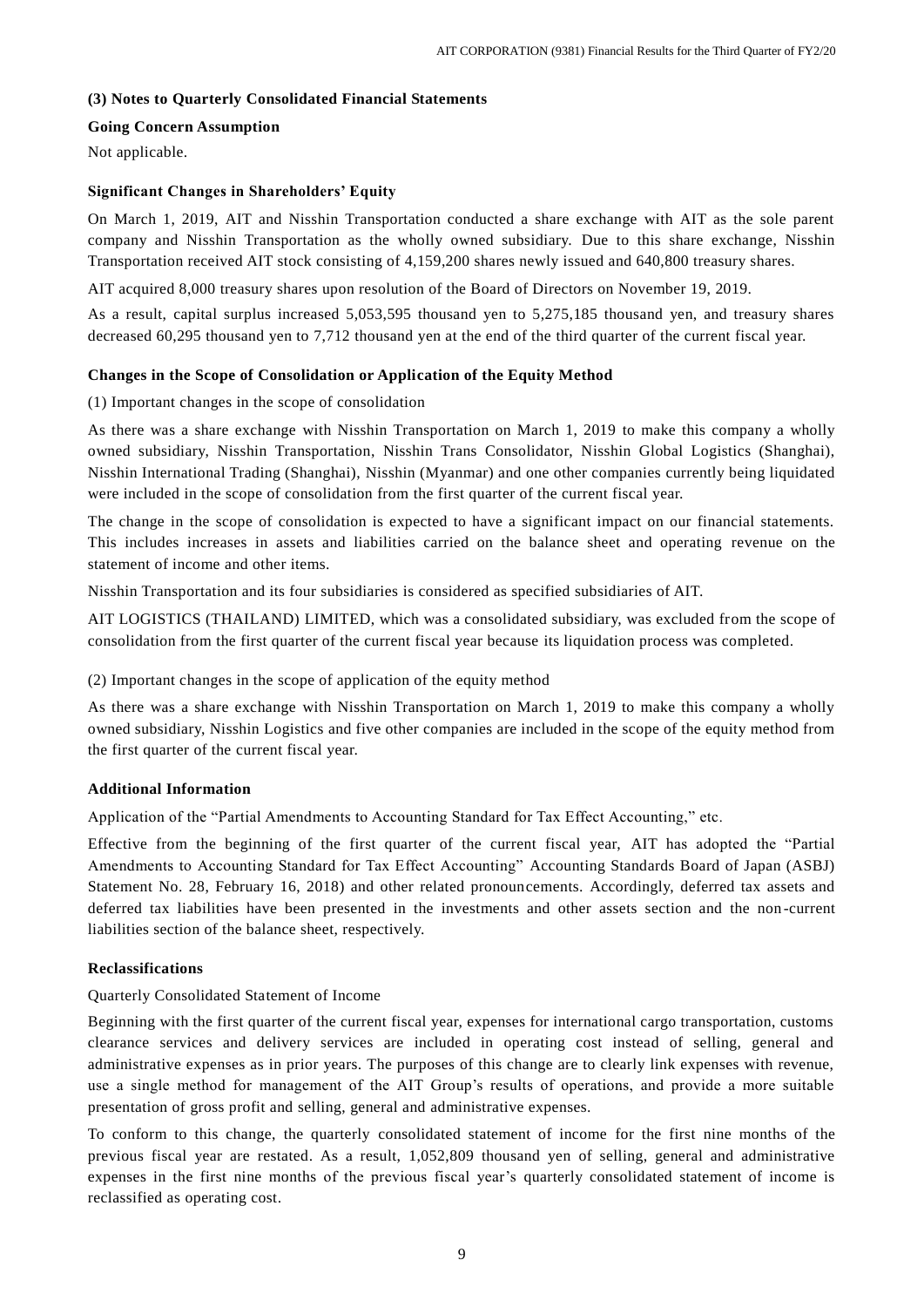## **Segment and Other Information**

## **Segment Information**

I First nine months of FY2/19 (Mar. 1, 2018 – Nov. 30, 2018)

Information related to operating revenue and profit or loss for each reportable segment (Thousands  $(T_{\rm B} - 1/c)$ )

| Information related to operating revenue and profit of loss for each reportable segment |                    |                   |          |            |                   | THOUSAIRS OF YELL |               |                                                                    |
|-----------------------------------------------------------------------------------------|--------------------|-------------------|----------|------------|-------------------|-------------------|---------------|--------------------------------------------------------------------|
|                                                                                         | Reportable segment |                   |          |            |                   |                   | Amounts shown |                                                                    |
|                                                                                         | Japan              | China<br>(Note 1) | Thailand | Sub-total  | Other<br>(Note 2) | Total             | Adjustment    | on quarterly<br>consolidated<br>statement of<br>income<br>(Note 3) |
| Operating revenue                                                                       |                    |                   |          |            |                   |                   |               |                                                                    |
| $(1)$ Revenue from                                                                      |                    |                   |          |            |                   |                   |               |                                                                    |
| external                                                                                | 16,816,085         | 3,778,369         | 64,815   | 20,659,271 | 379,522           | 21,038,793        |               | 21,038,793                                                         |
| customers                                                                               |                    |                   |          |            |                   |                   |               |                                                                    |
| $(2)$ Inter-segment                                                                     |                    |                   |          |            |                   |                   |               |                                                                    |
| revenue and                                                                             | 154,123            | 1,846,501         | 23,826   | 2,024,452  | 193,472           | 2,217,924         | (2,217,924)   |                                                                    |
| transfers                                                                               |                    |                   |          |            |                   |                   |               |                                                                    |
| Total                                                                                   | 16,970,209         | 5,624,871         | 88,642   | 22,683,723 | 572,994           | 23, 256, 718      | (2,217,924)   | 21,038,793                                                         |
| Segment profit                                                                          | 760,689            | 481,250           | 1,105    | 1,243,045  | 12,158            | 1,255,204         |               | 1,255,204                                                          |

Notes: 1. "China" includes the business activities of entities in China and Hong Kong.

2. "Other" is a business segment not included in reportable segments and includes the business activities of entities in the U.S., Taiwan and Vietnam.

3. Segment profit is consistent with operating profit recorded in the quarterly consolidated statement of income.

# II First nine months of FY2/20 (Mar. 1, 2019 – Nov. 30, 2019)

1. Information related to operating revenue and profit or loss for each reportable segment (Thousands of yen)

|                     | Reportable segment |                   |            |                   |            |             | Amounts shown                                                            |
|---------------------|--------------------|-------------------|------------|-------------------|------------|-------------|--------------------------------------------------------------------------|
|                     | Japan              | China<br>(Note 1) | Sub-total  | Other<br>(Note 2) | Total      | Adjustment  | on quarterly<br>consolidated<br>statement of<br><i>ncome</i><br>(Note 3) |
| Operating revenue   |                    |                   |            |                   |            |             |                                                                          |
| $(1)$ Revenue from  |                    |                   |            |                   |            |             |                                                                          |
| external            | 27,826,686         | 6,364,137         | 34,190,824 | 837,655           | 35,028,479 |             | 35,028,479                                                               |
| customers           |                    |                   |            |                   |            |             |                                                                          |
| $(2)$ Inter-segment |                    |                   |            |                   |            |             |                                                                          |
| revenue and         | 195,165            | 3,219,900         | 3,415,065  | 472,871           | 3,887,937  | (3,887,937) |                                                                          |
| transfers           |                    |                   |            |                   |            |             |                                                                          |
| Total               | 28,021,852         | 9,584,037         | 37,605,889 | 1,310,527         | 38,916,417 | (3,887,937) | 35,028,479                                                               |
| Segment profit      | 1,017,389          | 428,414           | 1,445,803  | 74,518            | 1,520,321  |             | 1,520,321                                                                |

Notes: 1. "China" includes the business activities of entities in China and Hong Kong.

2. "Other" is a business segment not included in reportable segments and includes the business activities of entities in the U.S., Taiwan, Vietnam and Myanmar.

3. Segment profit is consistent with operating profit recorded in the quarterly consolidated statement of income.

2. Information related to assets for each reportable segment

On March 1, 2019, AIT and Nisshin Transportation conducted a share exchange with AIT as the sole parent company and Nisshin Transportation as the wholly owned subsidiary. Accordingly, Nisshin Transportation and Nisshin Trans Consolidator, Nisshin Global Logistics (Shanghai), Nisshin International Trading (Shanghai), and Nisshin (Myanmar), which are subsidiaries of Nisshin Transportation, were included in the scope of consolidation beginning in the first quarter of FY2/20.

As a result, segment assets in "Japan," "China" and "Other" increased 10,711,384 thousand yen, 4,485,302 thousand yen and 773,127 thousand yen, respectively, from the end of FY2/19.

Since the allocation of the acquisition cost has not been completed as of the end of the third quarter of FY2/20, a provisional amount of asset has been calculated.